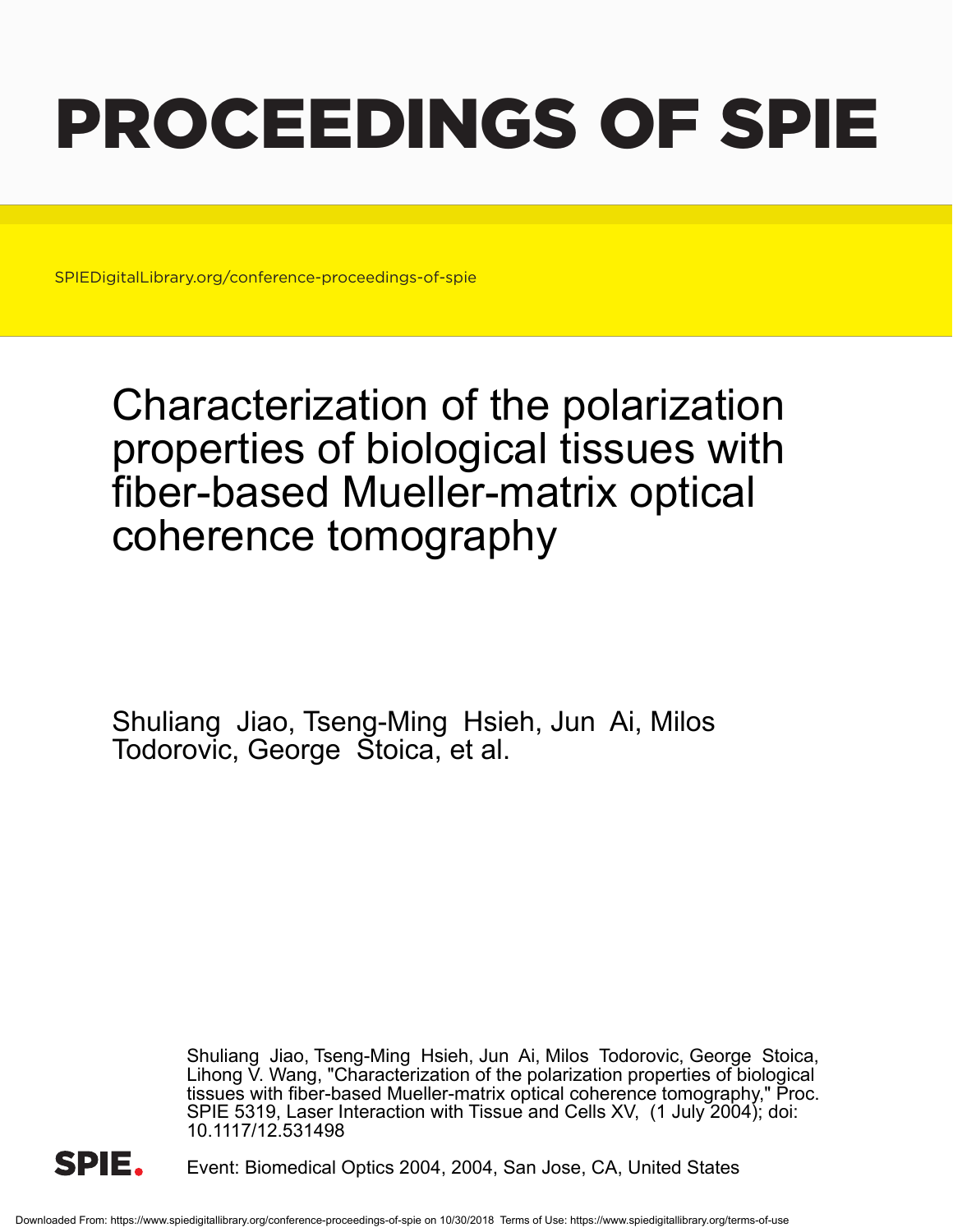### **Characterization of the polarization properties of biological tissues with fiber-based Mueller-matrix optical coherence tomography**

Shuliang Jiao<sup>a</sup>, Tseng-Ming Hsieh<sup>a</sup>, Jun Ai<sup>a</sup>, Milos Todorovic<sup>a</sup>

George Stoica<sup>b</sup>, and Lihong V. Wang<sup>a</sup>

<sup>a</sup>Optical Imaging Laboratory, Department of Biomedical Engineering, Texas A&M University, 3120 TAMU, College Station, TX 77843-3120

<sup>b</sup>Department of Pathobiology, Texas A&M University, College Station, TX 77843-5547

#### **ABSTRACT**

A fast scanning fiber-based system of Mueller-matrix optical coherence tomography was built to characterize the polarization properties of biological tissues with high spatial resolution. A polarization modulator with its fast-axis oriented at 45º in the source arm of the Michelson interferometer, driven by a sinusoidal wave, was used to continuously modulate the incident polarization states of both the sample and the reference arms. Two detection channels were used to detect the horizontal and vertical polarization components of the interference signals, which were used to calculate the roundtrip Jones matrix of the sample. The roundtrip polarization parameters of the sample were calculated from the measured Jones matrix. The system was successfully tested for both standard optical polarization elements and various types of biological samples.

**Keywords:** optical coherence tomography, Mueller-matrix, Jones Matrix polarization

#### **1. INTRODUCTION**

Polarization-sensitive optical coherence tomography  $(PS-OCT)^1$  can provide polarization-based contrast in addition to the amplitude-based contrast provided by conventional OCT. In polarimetry, the polarization properties of a nondepolarizing sample can be completely characterized by either a Jones matrix or a Mueller matrix. Upon measuring the Jones or Mueller matrix, various polarization parameters can be calculated. Mueller-matrix  $OCT^{2,3}$  is a branch of PS-OCT that can provide complete characterization of the polarization properties of biological tissues with high spatial resolution by measuring the depth-resolved Jones or Mueller matrix. In previous versions of multi-channel Muellermatrix OCT, two light sources with orthogonal polarization states and two detection channels were used to acquire the Jones matrix of a sample with a single measurement. In this paper, we report on a new Mueller-matrix OCT system that uses a single light source and a polarization modulator, which continuously modulates the incident polarization states for both the sample and the reference arms. The system is capable of acquiring the Jones matrix of a sample *in vivo* with a single measurement.

#### **2. EXPERIMENTAL SETUP**

A schematic of the experimental system is shown in figure 1. A superluminescent diode (SLD, center wavelength: 1.3 um, 3 dB bandwidth: 70 nm, output power: 10 mW) is used as the low coherence light source. The source light is vertically polarized by a linear polarizer. A polarization modulator driven by a sinusoidal wave is used to continuously modulate the source polarization state. The fast axis of the polarization modulator is oriented at 45º. To satisfy the requirement for calculating the Jones matrix<sup>2,3</sup> and to preserve the spatial resolution of OCT, the modulation must be fast enough to ensure that several cycles of polarization states are applied to each pixel of the OCT image. The reference arm and the sample arm are composed of single mode optical fibers. A linear polarizer (LP) oriented at -45º is placed in the reference arm to set the reference polarization state. A grating-based rapid scanning optical delay line (RSOD) is used for the depth scan. The combined sample and reference light is split into horizontal and vertical polarization components by a polarizing beam splitter (PBS). The two orthogonal polarization components of the interference signal are detected by two photodiodes, PDH and PDV, respectively. The detected interference signals are high-pass filtered by an analog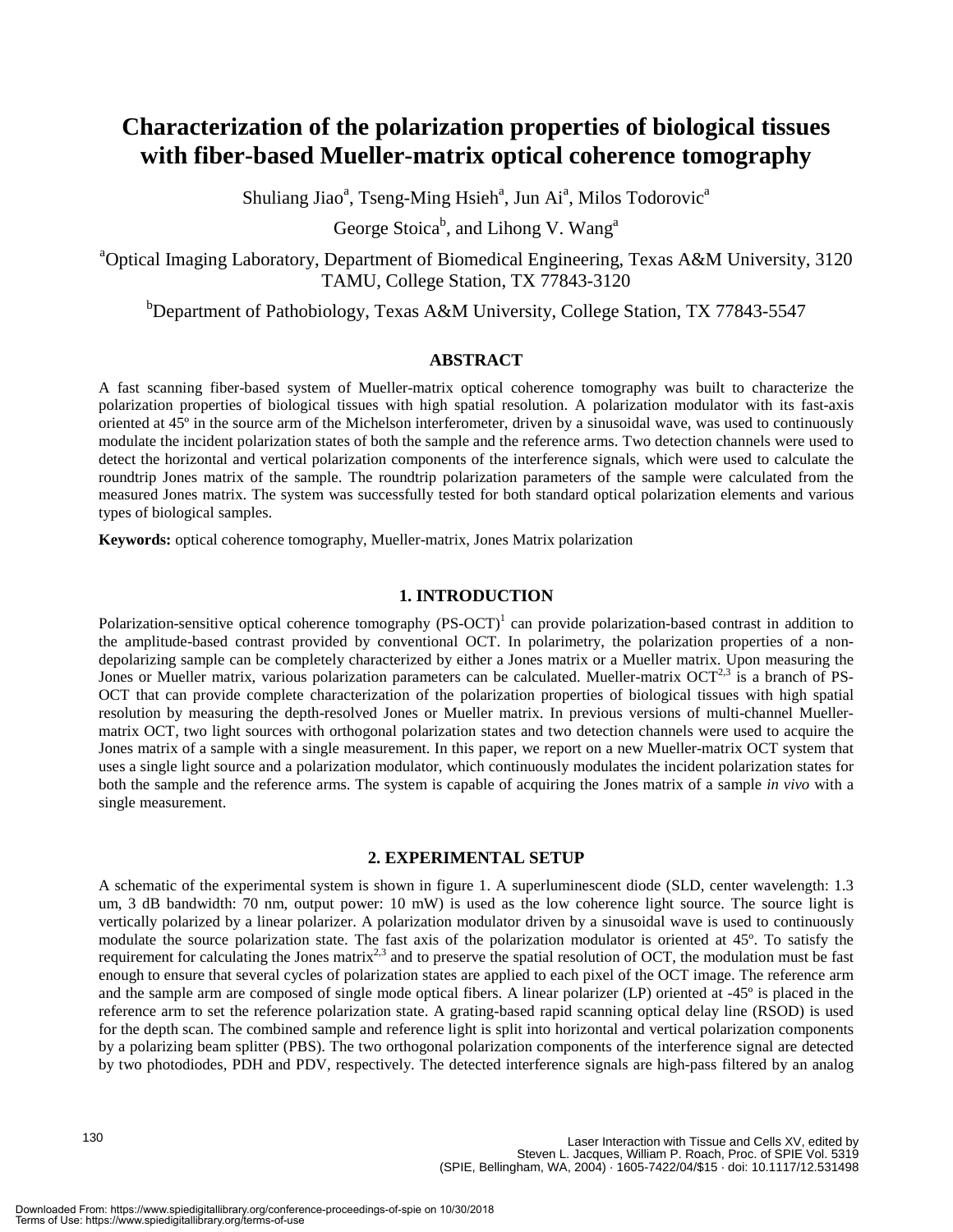filter (Standford SR 650), digitized by a 12-bit data acquisition board (NI DAQ, PCI-MIO-16E), and processed by a computer. The system is capable of acquiring a full Jones matrix image of 2mm×2mm with a frame rate as high as 2 fps.



Figure 1. Schematic of the experimental system. SLDH: SLD, horizontally polarized; PM: polarization modulator; FG: function generator; NBS: non-polarizing beam splitter; PBS2: polarizing beam splitter; SMF: single-mode optical fiber; PDH and PDV: photodiodes H and V polarization. RSOD: rapid scanning optical delay line; LP: 45º linear polarizer.

#### **3. ALGORITHM FOR JONES MATRIX CALCULATION**

The Jones matrix of the polarization modulator  $J_m$  can be expressed as

$$
\mathbf{J}_m(\varphi, \pi/4) = \begin{bmatrix} \cos\varphi/2 & i\sin\varphi/2\\ i\sin\varphi/2 & \cos\varphi/2 \end{bmatrix},
$$
 (1)

where  $\varphi$  is the phase retardation of the polarization modulator. The incident Jones vector  $E_i$  for both the sample and the reference arms can be expressed as

$$
\mathbf{E}_{i} = \begin{bmatrix} i\sin(\varphi/2) \\ \cos(\varphi/2) \end{bmatrix}.
$$
 (2)

The output Jones vector  $E_o$  of the sample arm can be expressed as

$$
\mathbf{E}_o = \mathbf{J}_T \mathbf{E}_i,\tag{3}
$$

where  $J<sub>T</sub>$  is the round-trip Jones matrix of the sample arm.

The output Jones vector of the reference arm can be expressed as

$$
\mathbf{E}_{ref} = \begin{bmatrix} E_{rh} \\ -E_{rv} \end{bmatrix} \exp(-i\varphi/2), \qquad (4)
$$

where  $E_{rh}$  and  $E_{rv}$  have the same phase  $\varphi_r$  and are functions of the round-trip Jones matrix of the single mode optical fiber in the reference arm.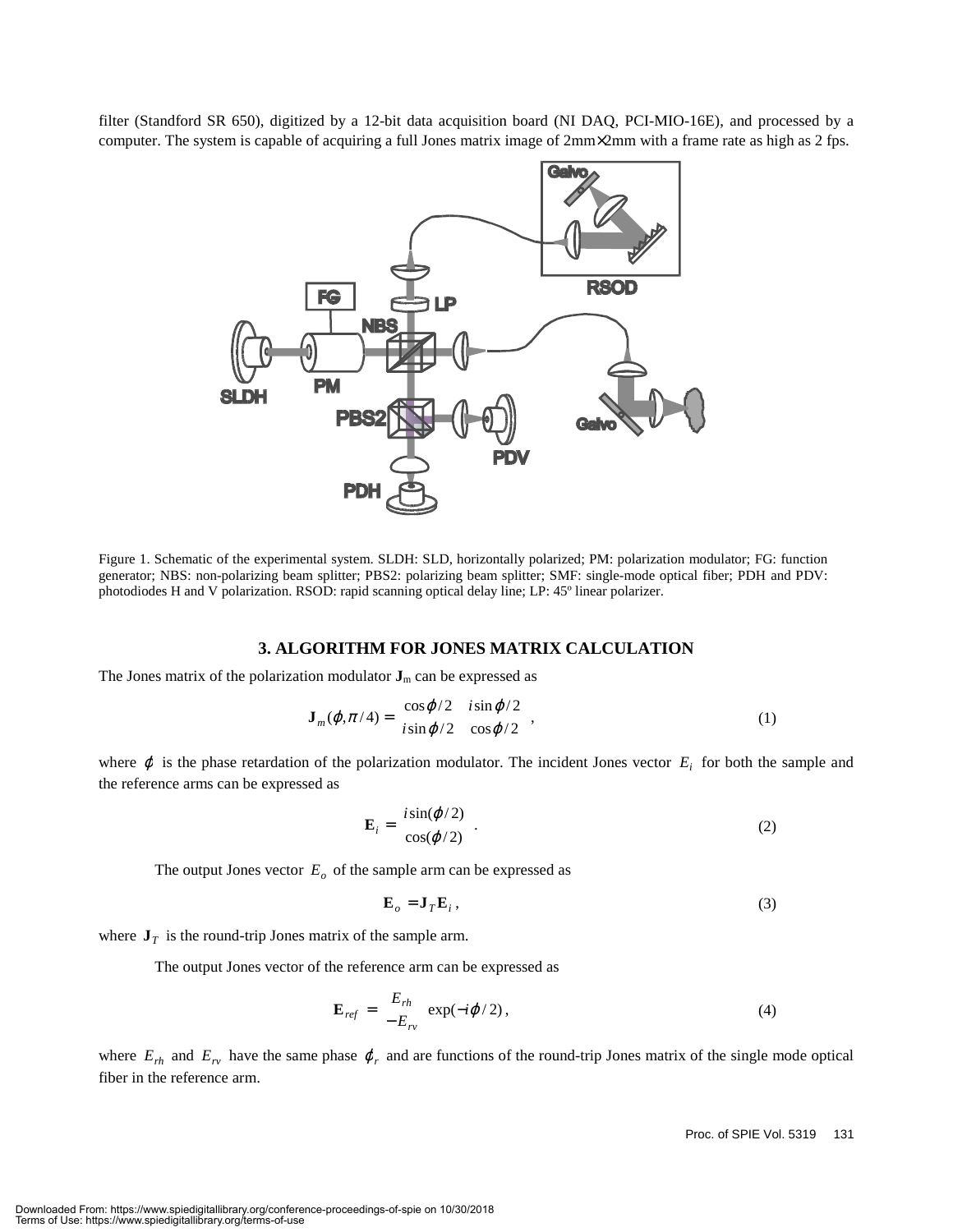The detected signals in the horizontal and vertical channels can be expressed as

$$
I_x = I_{0x} + \widetilde{I}_x
$$
  
\n
$$
I_y = I_{0y} + \widetilde{I}_y
$$
\n(5)

where  $\tilde{I}_x$  and  $\tilde{I}_y$  are the interference signals in the horizontal and vertical channels; and  $I_{0x}$  and  $I_{0y}$  are the noninterference signals. When the polarization modulator is driven by a sinusoidal wave:

$$
\varphi = 2.405 \sin \omega_m t \,, \tag{6}
$$

where  $\omega_m$  is the angular frequency of the driving wave, we can derive

$$
\widetilde{I}_x = |E_{rh}| \cdot |J(1,2) - J(1,1)| \cos(\bar{k}z + \varphi_r - \varphi_{x1}) \n+ |E_{rh}| \cdot |J(1,1) + J(1,2)| \cos(\bar{k}z + \varphi_r - \varphi_{x2}) \sum 2J_{2l}(2.405) \cos(2l\omega_m t) \n+ |E_{rh}| \cdot |J(1,1) + J(1,2)| \sin(\bar{k}z + \varphi_r - \varphi_{x2}) \sum 2J_{2l+1}(2.405) \sin[(2l+1)\omega_m t], \n\widetilde{I}_y = |E_{rv}| \cdot |J(2,2) - J(1,2)| \cos(\bar{k}z + \varphi_r + \pi - \varphi_{y1}) \n+ |E_{rv}| \cdot |J(1,2) + J(2,2)| \cos(\bar{k}z + \varphi_r + \pi - \varphi_{y2}) \sum 2J_{2l}(2.405) \cos(2l\omega_m t) \n+ |E_{rv}| \cdot |J(1,2) + J(2,2)| \sin(\bar{k}z + \varphi_r + \pi - \varphi_{y2}) \sum 2J_{2l+1}(2.405) \sin[(2l+1)\omega_m t]
$$

where  $\overline{k}$  is the center wave number of the light source in the vacuum; z the path length difference between the reference and sample arms;  $J(1,1)$ ,  $J(1,2)$ ,  $J(2,1)$ , and  $J(2,2)$  are the elements of  $\mathbf{J}_T$ ;  $\varphi_{x1}$ ,  $\varphi_{x2}$ ,  $\varphi_{y1}$  and  $\varphi_{y2}$  are the phases of *J*(1,2) − *J*(1,1), *J*(1,1) + *J*(1,2), *J*(2,2) − *J*(1,2) and *J*(1,2) + *J*(2,2), respectively; *J*<sub>2/+1</sub> and *J*<sub>2/</sub> the Bessel functions of the first kind of the orders of 2*l*+1 and 2*l*.

The elements of  $J<sub>T</sub>$  can be calculated from two frequency components:

$$
J(1,1) = \left[-\tilde{I}_x^*(\bar{k}z) + \tilde{I}_x(\omega_m t - \bar{k}z)/J_1(2.405)\right]/E_{rh},
$$
  
\n
$$
J(1,2) = \left[\tilde{I}_x^*(\bar{k}z) + \tilde{I}_x(\omega_m t - \bar{k}z)/J_1(2.405)\right]/E_{rh},
$$
  
\n
$$
J(1,2) = \left[\tilde{I}_y^*(\bar{k}z) - \tilde{I}_y(\omega_m t - \bar{k}z)/J_1(2.405)\right]/E_{rv},
$$
  
\n
$$
J(2,2) = \left[-\tilde{I}_y^*(\bar{k}z) - \tilde{I}_y(\omega_m t - \bar{k}z)/J_1(2.405)\right]/E_{rv}.
$$
\n(8)

As a result, the Jones matrix of the sample arm can be calculated from two measured frequency terms in the horizontal and vertical detection channels. One term has a frequency that is determined by the depth scan (the carrier frequency), and the other term has the beat frequency between the modulation frequency of the polarization modulator and the carrier frequency. Other frequency terms can also be used in the calculation of  $J<sub>T</sub>$ .

A single-mode optical fiber alters the polarization state of the guided light due to its inherent birefringence. Furthermore, the birefringence varies with the bending and twisting of the fiber, which can result in dynamic distortions in the polarization images. Since the sample arm is composed of the sampling fiber and the sample, a dynamic calibration technique is required to eliminate the polarization distortions in  $J<sub>T</sub>$  that are introduced by the sampling fiber. The measured roundtrip Jones matrix  $J<sub>T</sub>$  can be expressed as

$$
\mathbf{J}_T = \mathbf{J}_{f1}^T \mathbf{J}_{s2} \mathbf{J}_{f1} \,. \tag{9}
$$

where  $J_{f1}$  and  $J_{s2}$  are the one-way and round-trip Jones matrices of the sampling fiber and the sample, respectively. To eliminate  $J_{f1}$  from  $J_T$ ,  $J_{f1}$  needs to be calculated from the round-trip Jones matrix of the sampling fiber  $J_{f2}$ ,

#### 132 Proc. of SPIE Vol. 5319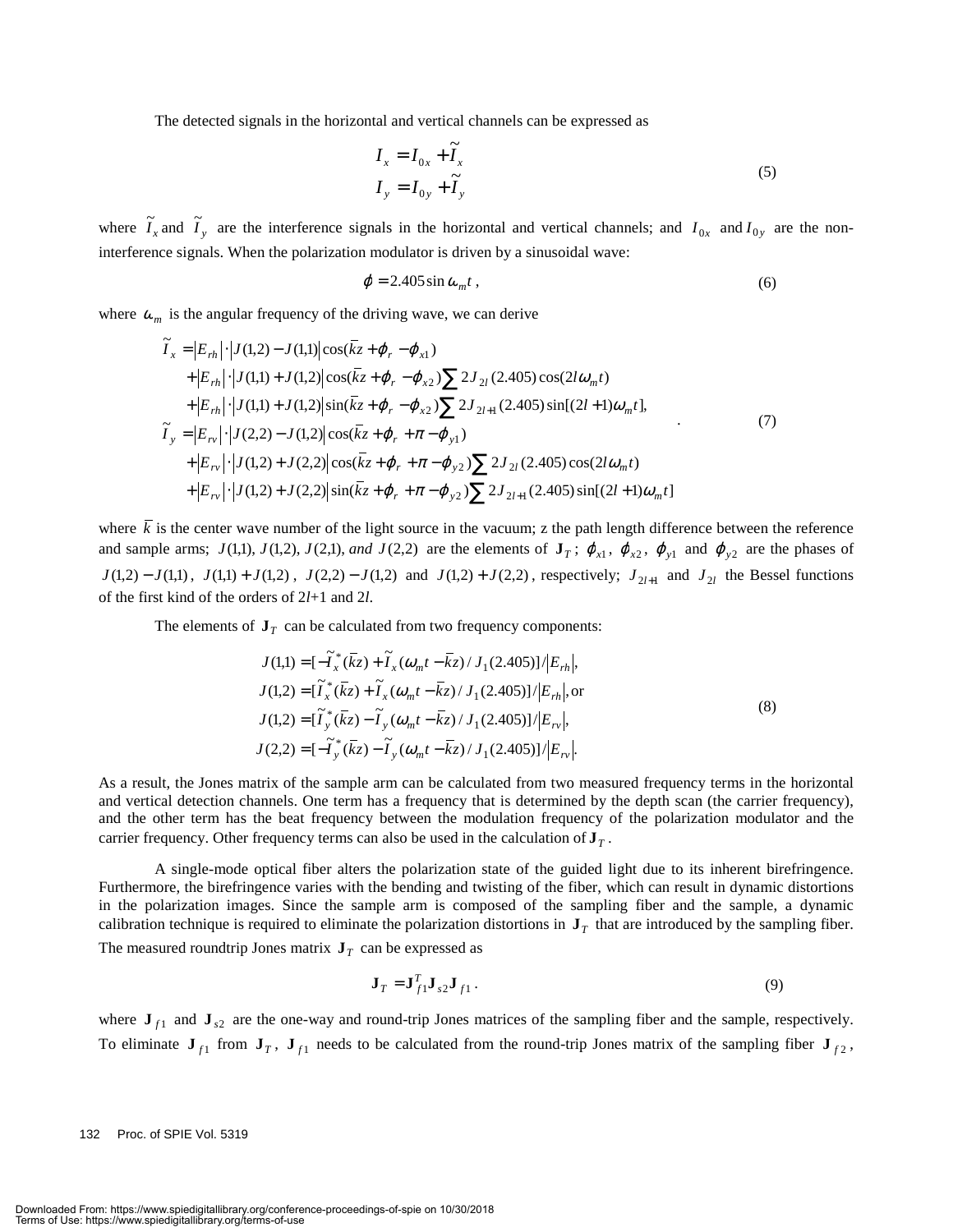which is measured from the reflecting surface of the sample. We have proved that  $J_{f_1}$  can be calculated from  $J_{f_2}$  with a free parameter.<sup>4</sup> We denote  $J_{fl1}$  as the calculated  $J_{f1}$  from  $J_{f2}$ . The calibration process can be expressed as

$$
\mathbf{J}_{sc2} = \mathbf{J}_{fl1}^{-1} \mathbf{J}_T \mathbf{J}_{fl1}^{-1},\tag{10}
$$

where  $J_{sc2}$  is the calibrated result for  $J_{s2}$ . The round-trip Jones matrix of the sample can the be expressed as<sup>4</sup>

$$
\mathbf{J}_{s2} = R(\gamma)\mathbf{J}_{sc2}R(-\gamma)
$$
  
\n
$$
R(\gamma) = \begin{bmatrix} \cos \gamma & \sin \gamma \\ -\sin \gamma & \cos \gamma \end{bmatrix}.
$$
\n(11)

As a result, the calibration is equivalent to rotating the sample along the axis of the incident light by an angle  $\gamma$ . This rotation does not change the amplitudes of either the birefringence or the diattenuation. The orientation of the birefringence can be calculated with an offset  $\gamma$ ,  $\theta_{s2} = \theta_{sc2} - \gamma$ , where  $\theta_{sc2}$  is the orientation of the fast eigenvector of  $\mathbf{J}_{sc2}$ . The offset  $\gamma$  depends on the parameters of the sampling fiber only. This offset is a constant in a frame of image as long as the parameters of the sampling fiber are kept constant during the image acquisition of each frame, which is the case when the fast lateral scanning of OCT does not move the sampling fiber. Therefore, a relative distribution of the orientation of the birefringence can be retrieved. If the parameters of the sampling fiber are varied among the A scans, which is true when the lateral scanning in OCT does move the sampling fiber,  $\gamma$  will differ among the A lines. In this case, if the orientation of the birefringence of the surface layer is constant, or known *a priori,* or if a known thin retarder is attached to the sample as the first layer,  $\gamma$  can be eliminated. In either case, the round-trip retardation of the sample,

 $\varphi_{s2}$  can be calculated exactly by<sup>5</sup>

$$
\varphi_{s2} = 2\cos^{-1}\left\{\frac{1}{2}\frac{\left|\text{tr}\,\mathbf{J}_{s2} + \text{det}\,\mathbf{J}_{s2}/\text{det}\,\mathbf{J}_{s2}\right|\text{tr}\,\mathbf{J}_{s2}^*\right\}}{\left[\text{tr}(\mathbf{J}_{s2}^*\mathbf{J}_{s2}) + 2\left|\text{det}\,\mathbf{J}_{s2}\right|\right]^{1/2}},\tag{12}
$$

#### **4. EXPERIMENTAL RESULTS**

We tested the OCT system by imaging different types of biological samples *in vivo*. Fig. 2 shows the intensity image and the calculated retardation image of a piece of porcine tendon, respectively. The measured Jones matrix at the sample surface is used to eliminate the polarization effect of the sampling fiber. The sample beam was transversely scanned with a step size of 10 µm. The digitized interference signals were first band-pass filtered and then Hilbert transformed by the software to extract the analytical signals of each polarization component. Two-dimensional (2D) images were formed from the A-scans and then median filtered. Clear band structures can be seen in the retardation image. There is no such band structure present in the intensity image, which is the image of the *M*<sub>00</sub> element of the corresponding Mueller matrix. The band structure distributes quite uniformly in the measured region; therefore, the birefringence is also uniform in the measured area.



Fig. 2. The measured intensity image (a) and retardation image (b) for a piece of porcine tendon. The intensity image is on a logarithmic scale while the retardation image is on a linear scale. The color bar is for the retardation image. Image height: 1mm.